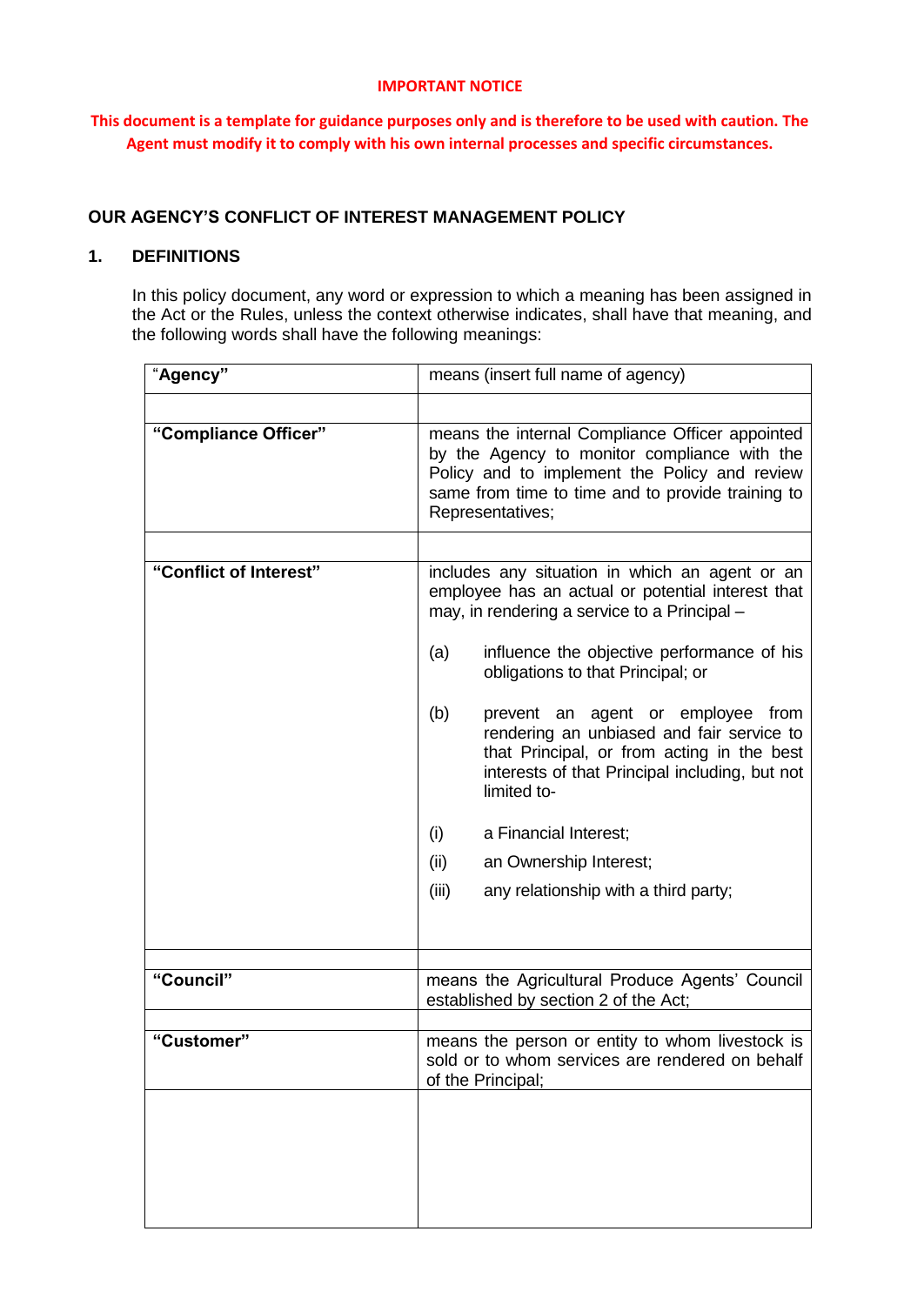| "Financial Interest"            | means a direct interest of a financial, monetary or<br>economic nature, or to which a monetary value<br>may be attributed, other than an immaterial<br><b>Financial Interest;</b>                                                 |                                                                                                                                                                                                                                 |
|---------------------------------|-----------------------------------------------------------------------------------------------------------------------------------------------------------------------------------------------------------------------------------|---------------------------------------------------------------------------------------------------------------------------------------------------------------------------------------------------------------------------------|
|                                 |                                                                                                                                                                                                                                   |                                                                                                                                                                                                                                 |
| "Immaterial Financial Interest" | means any Financial Interest with a determinable<br>monetary value, the aggregate of which does not<br>exceed R10 000 (ten thousand Rand) in any<br>calendar year from the same Third Party in that<br>calendar year received by- |                                                                                                                                                                                                                                 |
|                                 | (a)                                                                                                                                                                                                                               | an agent; or                                                                                                                                                                                                                    |
|                                 | (b)                                                                                                                                                                                                                               | an employee for his direct or indirect<br>benefit;                                                                                                                                                                              |
|                                 | (c)                                                                                                                                                                                                                               | a livestock agent, who for its benefit or that<br>of some or all of its employees, aggregates<br>the immaterial Financial Interest paid to its<br>employees;                                                                    |
| "Ownership Interest"            | means -                                                                                                                                                                                                                           |                                                                                                                                                                                                                                 |
|                                 | (a)                                                                                                                                                                                                                               | any equity or proprietary interest, owned<br>by a livestock agent, other than equity or a<br>proprietary interest held as an approved<br>nominee on behalf of another person; and                                               |
|                                 | (b)                                                                                                                                                                                                                               | includes any dividend, profit share or<br>similar benefit derived from that equity or<br>Ownership Interest;                                                                                                                    |
|                                 |                                                                                                                                                                                                                                   |                                                                                                                                                                                                                                 |
| "Principal"                     | ın                                                                                                                                                                                                                                | means the person or entity on behalf of whom the<br>Agency purchases or sells livestock or negotiates<br>therewith<br>connection<br>or<br>canvasses<br>or<br>undertakes or offers to canvass a purchaser or<br>seller therefor; |
| "Representative"                |                                                                                                                                                                                                                                   | means any permanent or temporary employee,                                                                                                                                                                                      |
|                                 |                                                                                                                                                                                                                                   | director, officer, agent or independent contractor in<br>the employ of the Agency or acting for the Agency;                                                                                                                     |
| "Rules"                         |                                                                                                                                                                                                                                   | means the Rules in respect of agents made under<br>section 10 (b) of the Act, read with section 22 (2)<br>and (3) of the Act;                                                                                                   |
| "the Act"                       |                                                                                                                                                                                                                                   | means the Agricultural Produce Agents Act, 1992<br>(Act No. 12 of 1992);                                                                                                                                                        |
|                                 |                                                                                                                                                                                                                                   |                                                                                                                                                                                                                                 |
|                                 |                                                                                                                                                                                                                                   |                                                                                                                                                                                                                                 |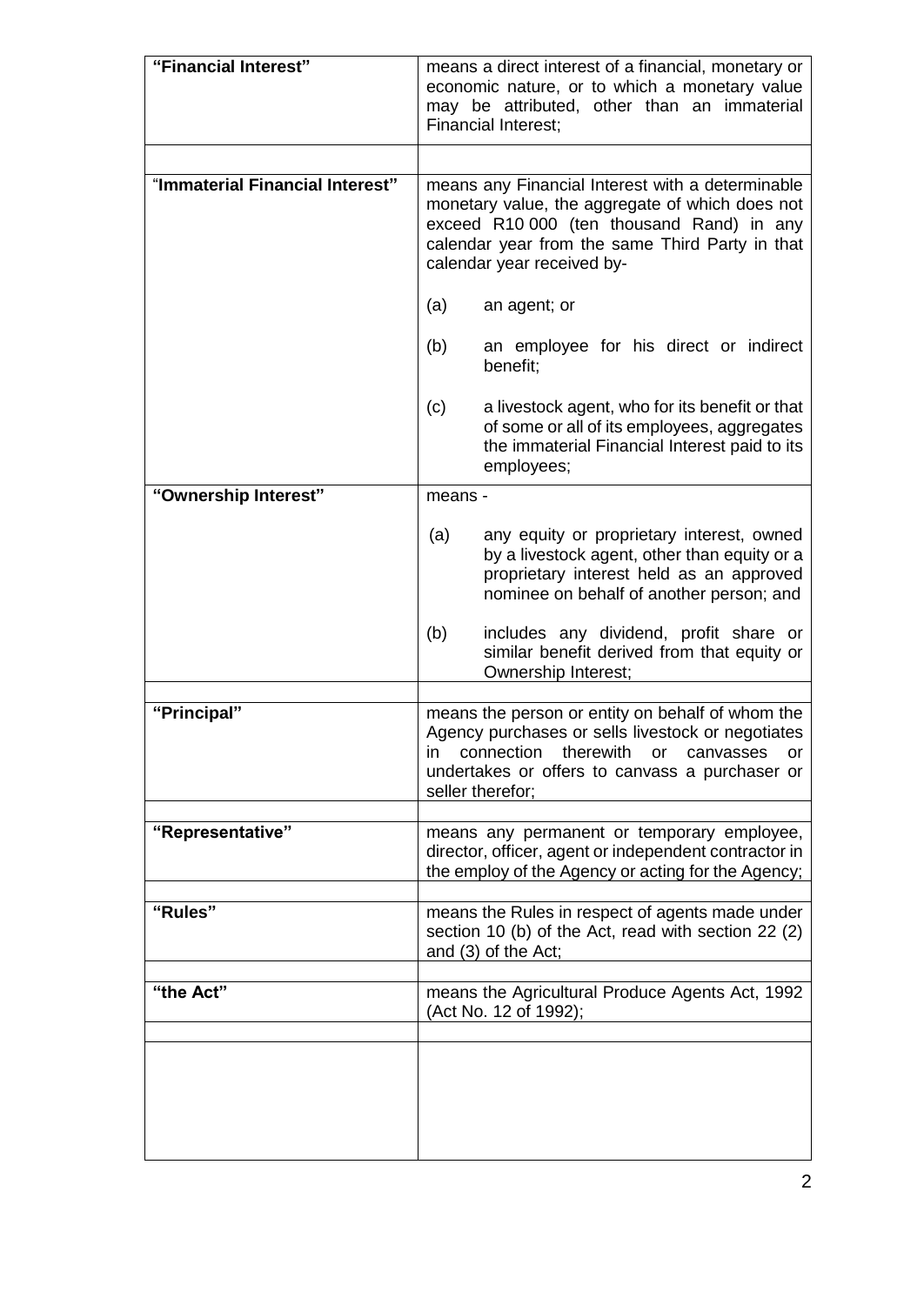| "Third Party" | means any person, other than the Principal<br>concerned, who in terms of an agreement or<br>arrangement with an agent or an employee or a<br>person related to an agent or an employee,<br>provides a Financial Interest to an agent or any of<br>its employees or to any person related to an agent<br>or an employee, whether such Financial Interest<br>relates to a specific transaction or to the<br>occupation of an agent in general; |
|---------------|----------------------------------------------------------------------------------------------------------------------------------------------------------------------------------------------------------------------------------------------------------------------------------------------------------------------------------------------------------------------------------------------------------------------------------------------|
|               |                                                                                                                                                                                                                                                                                                                                                                                                                                              |

# **2. POLICY STATEMENT**

- 2.1. The business of our Agency is built on honesty, trust and integrity as perceived by all our stakeholders and specifically, our Principals, Customers, shareholders and Regulators.
- 2.2. In view of the principles stated above, it is of the utmost important that we see to it that the Agency conducts its business in accordance with the values and code of conduct set forth in the Rules which the Agency adheres to, and in compliance with all applicable laws (and specifically the provisions of the Act), regulations and ethical standards generally accepted in our industry.

# **3. PURPOSE OF POLICY**

- 3.1 The purpose of the Policy is to ensure that we avoid or minimise any Conflict of Interest situations that could negatively affect our relationship with our Principals and/or Customers.
- 3.2 There is always a potential for a Conflict of Interest in any activity, relationship or process Representatives are involved in. All Representatives, especially sales personnel, need to be aware of this potential.
- 3.3 It is always best to avoid a Conflict of Interest situation. All Representatives must avoid being in a position where there is a Conflict of Interest between their own interests and the interests of a Principal or Customer.
- 3.4 In particular, this Policy sets out the management of Conflicts of Interest as prescribed by the Rules, and the purpose hereof is to address the following:
- 3.4.1 Mechanisms employed to identify areas of Conflicts of Interest or potential Conflicts of Interest.
- 3.4.2 Steps to be taken to avoid or mitigate Conflicts of Interest.
- 3.4.3 Procedures to be followed to ensure compliance with this Policy.
- 3.4.4 Consequences of non-compliance with this Policy.
- 3.4.5 Details of the types of Financial Interests that Representatives may receive.
- 3.4.6 Basis on which any Financial Interest is received.

## **4. APPLICABILITY**

This Policy applies to all Representatives, regardless of location, job description, responsibilities or department.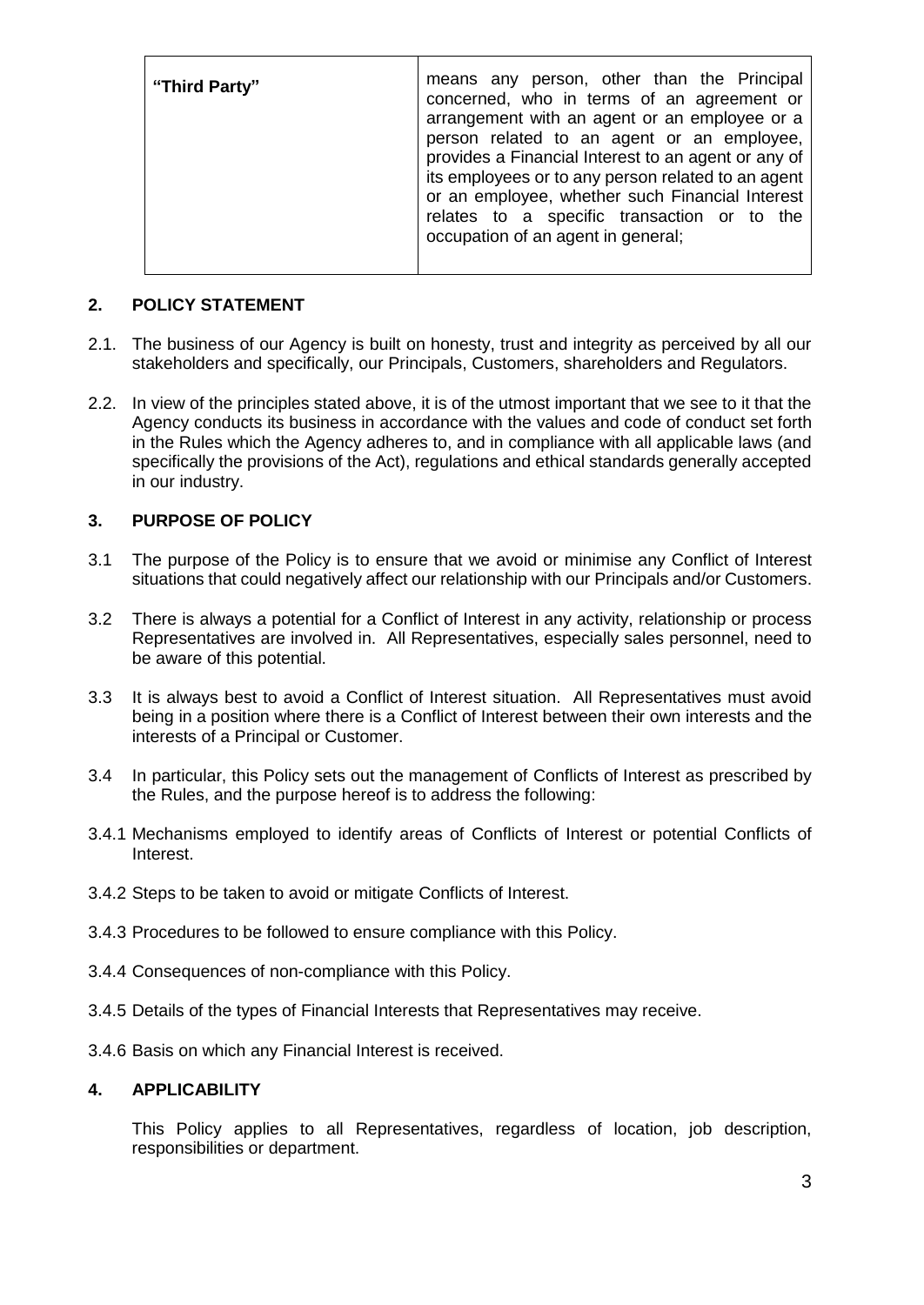# **5. POLICY**

# 5.1 Overview

- 5.1.1 Our Agency supports consumer protection in any form whatsoever and consequently, all measures to maintain and improve the integrity of the South African livestock industry in all its facets and, in particular, the price discovery mechanism employed at livestock auctions and in the livestock industry and consequently, we continue to take all necessary steps to ensure that we comply with all relevant legislation, aiming at the protection of Consumers and our Principals.
- 5.1.12 The Act and the Rules are integral in protecting Principals and Consumers and regulate conduct within the livestock industry.

## 5.2 Compliance

5.2.1 The Council is a regulatory body that oversees compliance with the Act and the Rules. Our Agency complies with the provisions of the Act, the Rules and all other requirements of the Council.

## **6. CONFLICT OF INTEREST**

## 6.1 General

- 6.1.1 A Conflict of Interest may occur when selling livestock and/or rendering a related service to an existing or potential Principal or Customer. Such conflict may occur when the Representative does not act objectively or does not render an unbiased or fair service to an existing or potential Principal or Customer, or does not act in a Principal's or Customer's best interests. A key conflict can occur when the Representative receives a Financial or Ownership Interest from a Third Party.
- 6.1.2 In terms of the Rules, Representatives must take all necessary steps to eliminate any practices and/or services that may create a conflict between their own interests and the interests of Principals or Customers.
- 6.1.3 In particular, a Representative is not permitted to accept secret commissions or other forms of consideration, be it in money or in kind, from any Third Party without the prior disclosure thereof in writing to the Agency and the Principal, and having obtained the prior written consent of the Principal and the Agency to accepting same or any part thereof under such conditions as the Principal concerned and/or the Agency may determine.
- 6.1.4 All gifts offered or received must be reported to the Compliance Officer who must keep a register which records particulars of gifts offered or received.

## **7. STEPS TO BE TAKEN TO AVOID OR MITIGATE A CONFLICT OF INTEREST**

The following diagram shows how our Agency deals with a Conflict of Interest.

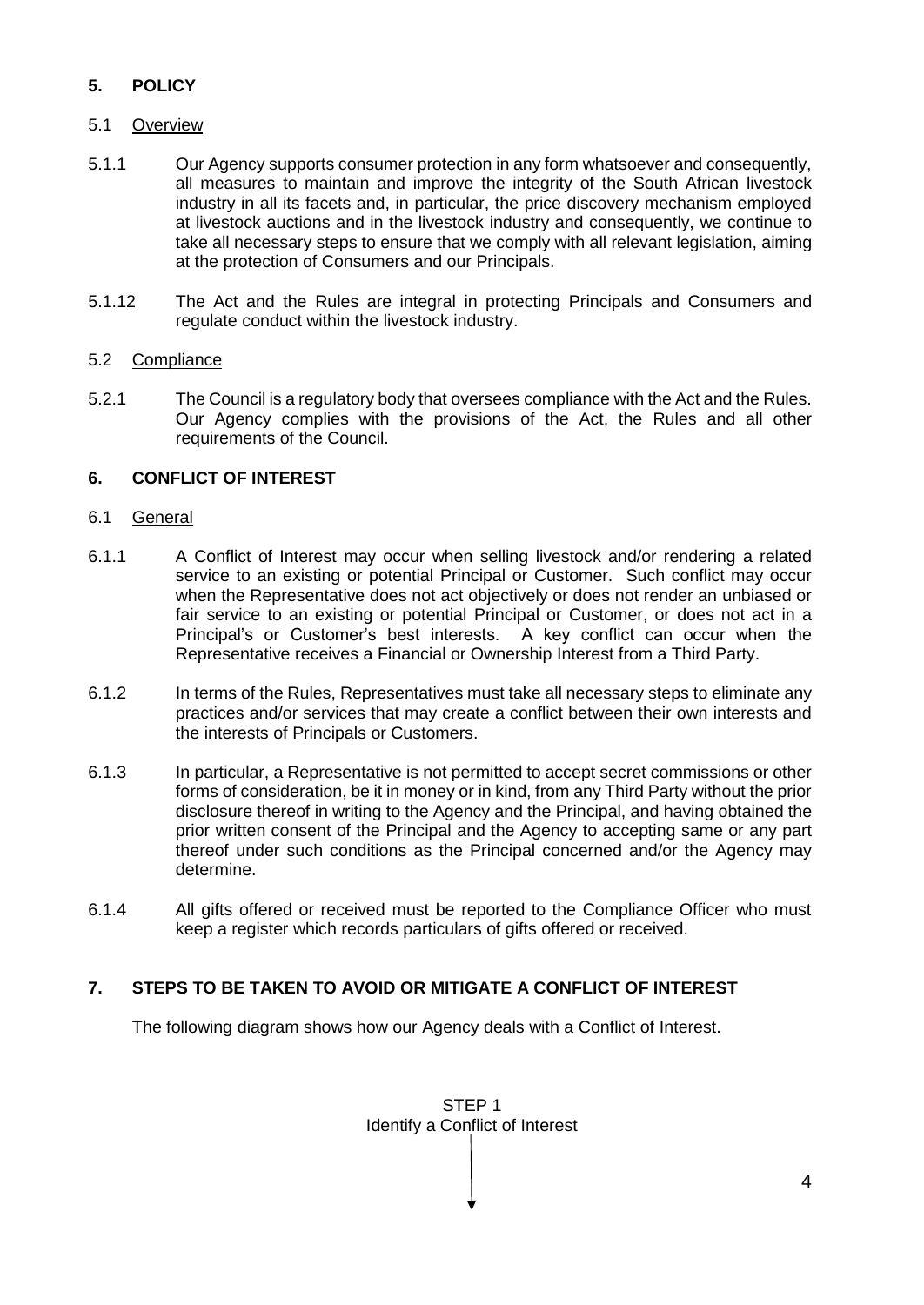

#### 7.1 Step 1 - Identify the Conflict of Interest

To identify a Conflict of Interest or a potential Conflict of Interest, the following questions must be asked by the Representative concerned:

- (i) Are my interests and those of our Agency align with the needs of our Principal?
- (ii) Am I acting independently, objectively and professionally towards our Principal and our Customer?
- (iii) Am I acting in our Principal's interests or mainly in my own interests or the interests of the Agency or someone else's (e.g. a related party) interests?

Please note you are not acting in your Principal's interests if you have an actual or potential interest that can prevent you from acting fairly, independently and objectively.

7.2 Step 2: If you suspect a Conflict of Interest, you must report it.

When you identify or suspect a Conflict of Interest or a potential Conflict of Interest, even if you are not sure if it is a conflict, you have a duty to report it first to the Compliance Officer, who will record it in the Conflict of Interest Register to be kept and maintained by the Agency. If there is no Compliance Officer, you must report it to the Chief Executive or Chief Operating Officer of the Agency.

7.3 Step 3: Manage the Conflict.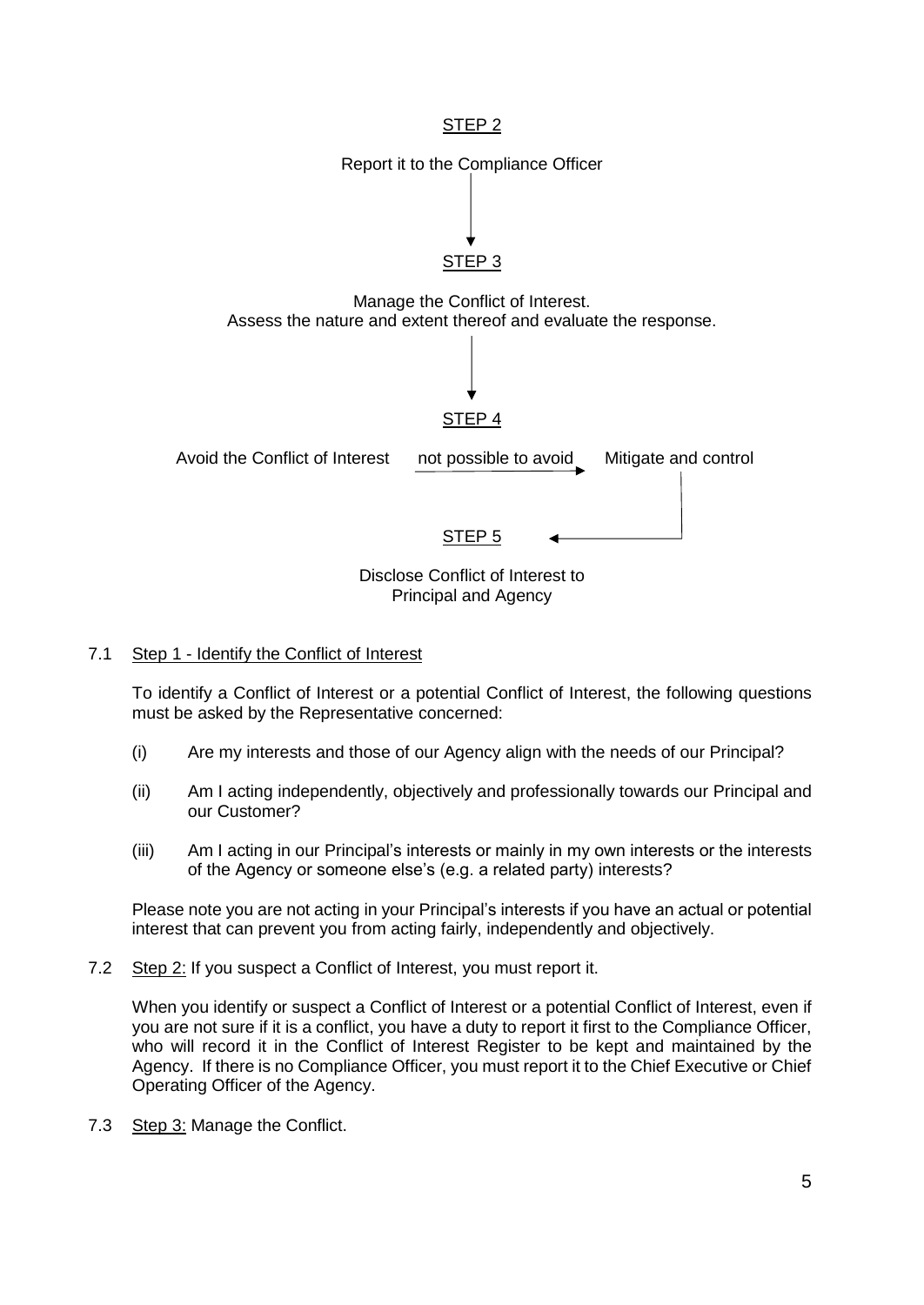- (i) The next step is for the Compliance Officer to manage the Conflict of Interest or potential Conflict of Interest by doing an evaluation and deciding on what steps to be taken.
- (ii) The evaluation must include:
	- (a) if it is possible to avoid the conflict by ending it. If it is possible to end, what action has been taken to do so; or
	- (b) reasons why the conflict cannot be avoided; and
	- (c) what can and has been done to control the conflict with a view to mitigating its effect; and
	- (d) how the mitigating measures will lessen the effects of the conflict on our Principal or Customer; and
	- (e) what to tell the Principal concerned or the Customer concerned about the conflict; and
	- (f) when and how our Principal or our Customer will receive these disclosures.
- 7.4 Step 4 : Avoid the Conflict.
	- (a) This step follows on after the evaluation. If the evaluation shows that it is feasible for the conflict to be avoided by ending the situation, this should immediately be done.
	- (b) Mitigate the conflict.

Where it is not possible to avoid any act, action or reward that may create a Conflict of Interest, it must be managed and appropriate steps must be taken to mitigate the impact of the Conflict of Interest, and the existence thereof must be appropriately disclosed by the Agency, in writing, to the Principal or the Customer (as the case may be) at the earliest reasonable opportunity.

The Compliance Officer must send through a recommendation as to the measures to be taken to mitigate the Conflict of Interest to the Chief Executive Officer of the Agency.

The Compliance Officer must develop:

- (i) control measures to reduce any negative effect on the Principal or the Customer;
- (ii) an appropriate system to inform the Principal or the Customer (as the case may be) about the conflict, its possible negative effects and what our Agency has done to reduce the possible effects thereof.

Examples of Financial Interests or benefits a Representative may be offered as a result of his dealings are money, vouchers, more business, gifts, shares, travelling benefits, services, discounts, accommodation, entertainment, sponsorships and any other benefit which may not be financial but still benefits the Representative or a person related to him.

Examples of ways to control Conflict of Interest situations (i.e. to control the negative effects of a Conflict of Interest situation are the following:

(i) Keep a record of how you reach the decision on your specific recommendation.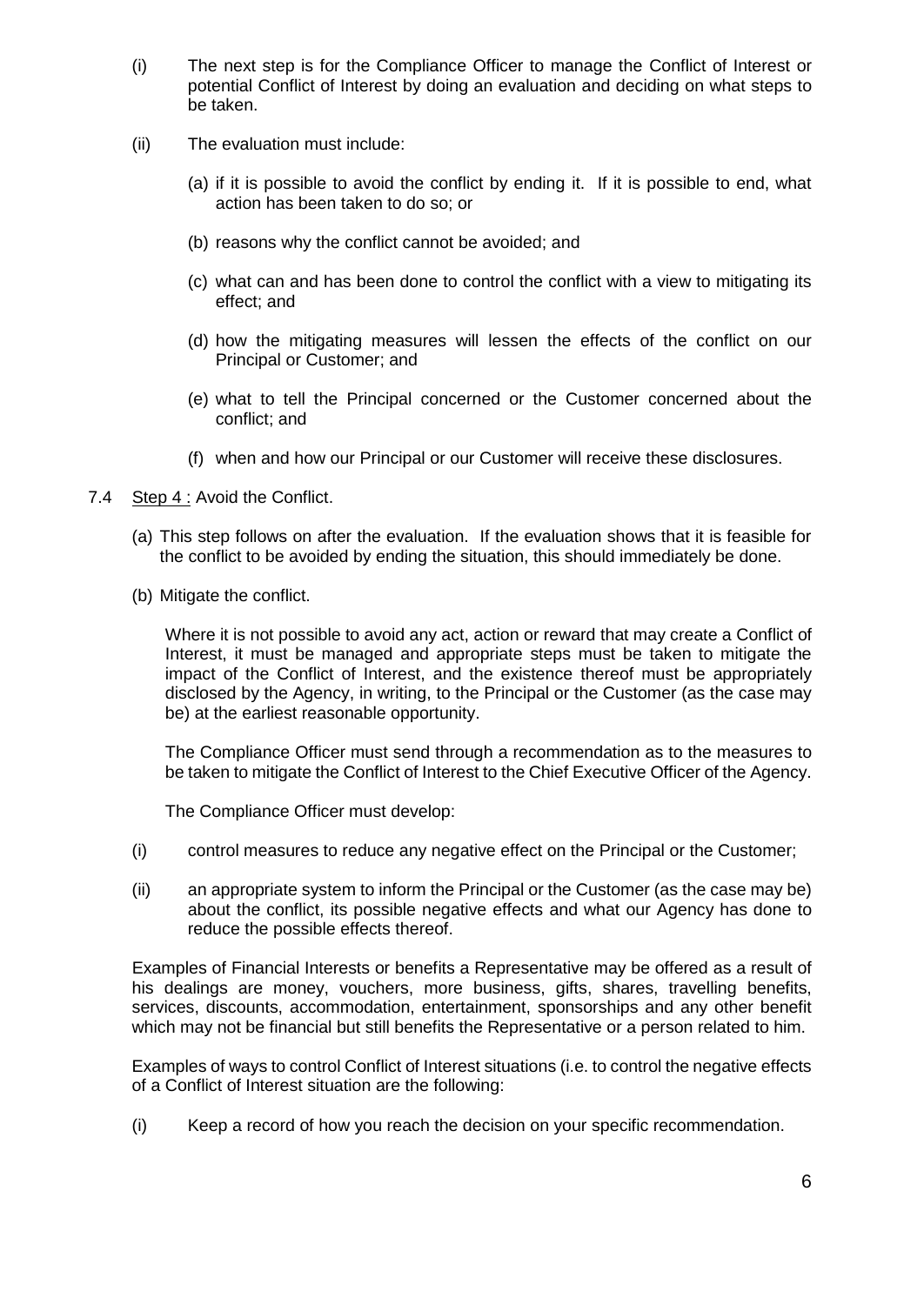- (ii) Keep a record of why and how you made recommendations to Principals or Customers.
- (iii) If possible, allocate another Representative of our Agency to service a particular Customer or Principal if you are personally conflicted.
- (iv) Increase and improve the information you disclose to Principals and/or Customers.
- (v) Make sure that there are checks and balances that encourage objective judgment.
- (vi) The Agency will provide an anonymous whistleblowing facility for representatives.
- 7.5 Step 5 : Disclose the Conflict of Interest

The last step is to disclose the Conflict of Interest to the Principal or Customer in writing:

- (i) Explain what has been done to manage or mitigate the conflict.
- (ii) Give details about any relationship with a Third Party that has caused the Conflict of Interest.
- (iii) Give details about any "Ownership Interest" or "Financial Interest" that our Agency or a Representative may have that would benefit the Representative or our Agency.
- (iv) Our disclosures to Principals and Customers must be meaningful for them and specific to each situation.

#### **8. PROCEDURES FOR COMPLIANCE**

The following internal procedures must be followed:

- 8.1 All staff members are required to read and familiarise themselves with this Policy and the Rules, and to ensure that they fully understand the provisions of both documents and their application.
- 8.2 Special training and educational material on how Conflicts of Interest may arise and how it can be avoided must be provided by the Compliance Officer to all staff members on an ongoing basis.

## **9. FINANCIAL INTERESTS**

A Representative may only receive or offer the following Financial Interests from or to a Third Party:

- 9.1 Agreed commission, fees or other consideration, and such commission, fees or other consideration must be reasonably in line with the service being rendered.
- 9.2 Any other fees for rendering a related service for which no commission or fees are payable if such fees or specifically agreed to by the Principal in writing, and which the Principal may stop at his sole discretion.
- 9.3 Fees or remuneration for rendering a service to a Third Party, if such fees are reasonably in line with the service being rendered and where same is related to the sale of livestock on behalf of a Principal, then before receiving such fees, same must be disclosed to the Principal concerned and his written consent for the receipt of such fees must be obtained.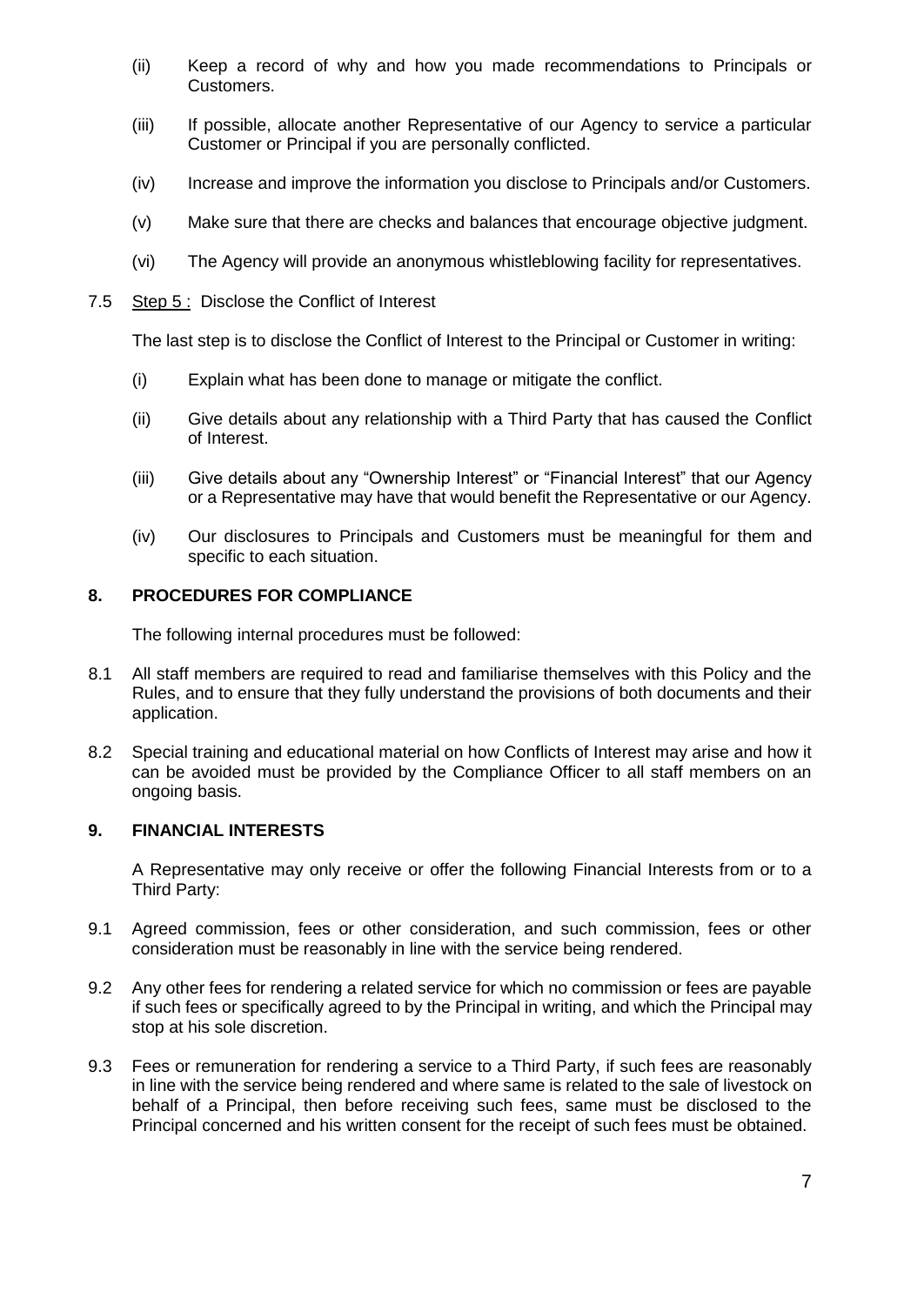- 9.4 Representatives must not accept or offer any Financial Interest from or to a Third Party for:
	- (i) favouring quantity of business over quality of service;
	- (ii) favouring a specific product or service of a supplier where required to recommend more than one supplier to a Principal or a Customer;
	- (iii) Giving preference to a specific product or service over other products or services of a supplier.

#### **10. MANAGEMENT**

Management is responsible and accountable for the implementation of this Policy.

## **11. COMPLIANCE OFFICER**

The Compliance Officer must provide ongoing compliance services and monitor compliance with the provision of the Act, the Rules, related legislation and this Policy.

#### **12. RULES ABOUT GIVING AND RECEIVING FINANCIAL OR OTHER BENEFITS**

- 12.1 The Rules set limits regarding the giving and receiving of financial or other benefits from a Third Party, including suppliers, Customers and Principals. The reason for these limits is to prevent a Representative from influencing or from being influenced in the transactions by gifts or other benefits.
- 12.2 The Rules apply to our Agency and to all Representatives in connection with livestock. If you are not sure if you may receive or give a gift or other benefit, ask the Compliance Officer.
- 12.3 The Rules state that you may not give or receive a gift or any other benefit unless it is an Immaterial Financial Interest as defined in para 1 above.

## **13. DISCIPLINARY ACTION**

- 13.1 Non-compliance with the Policy may result in Representatives being subject to internal disciplinary procedures.
- 13.2 A Representative may also be held liable for compensation for failure to comply with this Policy.
- 13.3 Avoidance, limitation or circumvention of the Policy through whatever means will be regarded as non-compliance.

## **14. POLICY ADMINISTRATION**

## COMPLIANCE OFFICER

| <b>Full Names</b> | ٠<br>$\blacksquare$ |  |
|-------------------|---------------------|--|
| Designation       | ÷                   |  |
| Department        | t                   |  |
| Work Tel          | ٠<br>٠              |  |